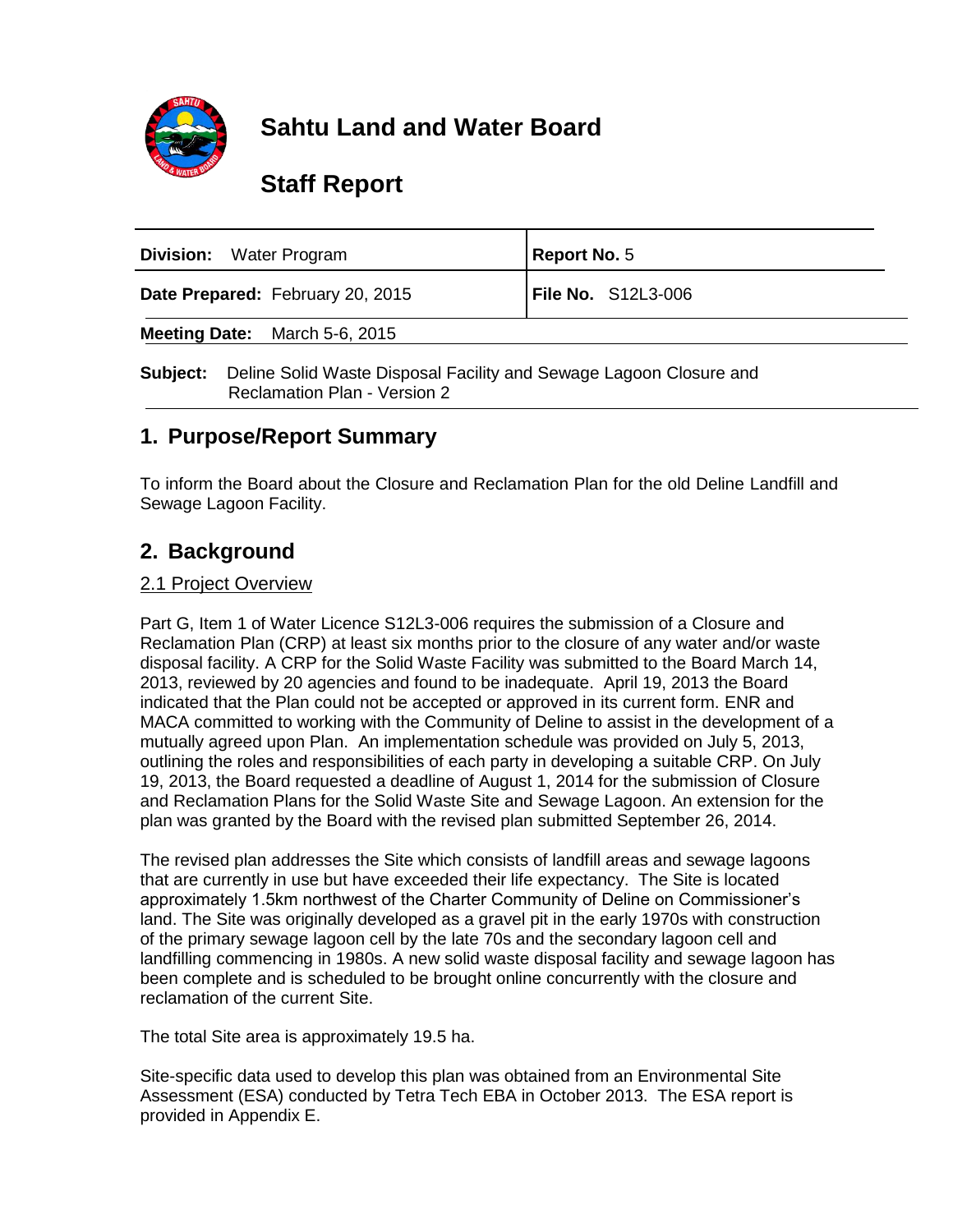The CRP provides an implementation plan but not a detailed schedule:

#### Implementation Plan

- Installation of erosion control measures within the drainage ditches, outfalls, or other structures
- Drainage of lagoon cells and Honey bag pit
- Relocation and disposal of all hazardous and non-hazardous material
- Excavation and treatment of contaminated soil on site in a bio-pile within a hazardous storage cell
- Deconstruction of the lagoon and honey bag pit
- Regrading and contouring of the site using the cut/fill method of onsite material
- Installation of clay barrier layer, followed by sand and gravel layer and seeding/revegetation
- Construction of drainage ditches, swales and berms
- Implementation of the groundwater monitoring program

It is anticipated that site closure will be complete 2 years from the CRP approval date.

#### 2.2 Process Requirements

**Revised Plan Received:** September 26, 2014 **Number of Review Agencies:** 20 **Review Period End Date:** October 24, 2014

# **3. Other Agency Comments**

The Closure and Reclamation Plan was circulated to 20 organizations requesting a reply by October 24, 2014. To date three organizations have responded. The following organizations offered comments on the Plan:

#### **Department of Fisheries and Oceans**

-DFO recommended that the Applicant seek input from Environment Canada regarding effluent quality as it relates to pollution prevention provisions of the *Fisheries Act*.

- **Environment Canada** -EC had no comments on this Plan
- **ENR**

-ENR recommends that a "time schedule", as specified in Part G Item 4 of the Water Licence be established and added to the CRP.

-ENR recommends the CRP provide details on the construction/design to be used to prevent contaminants from leaching underneath the biopile area during remediation. -ENR recommends the CRP be updated to include details relating to vehicle fluids removal and disposal, as well as the lifecycle of vehicles used for spare parts. -ENR recommends provision of research and documents that the remediation of solids on site around the Charter Community of Deline will work in the expected/average climate conditions.

**Responses from Deline (MACA)**

-Responses to ENR were mainly noted, clarified, or agreed with.